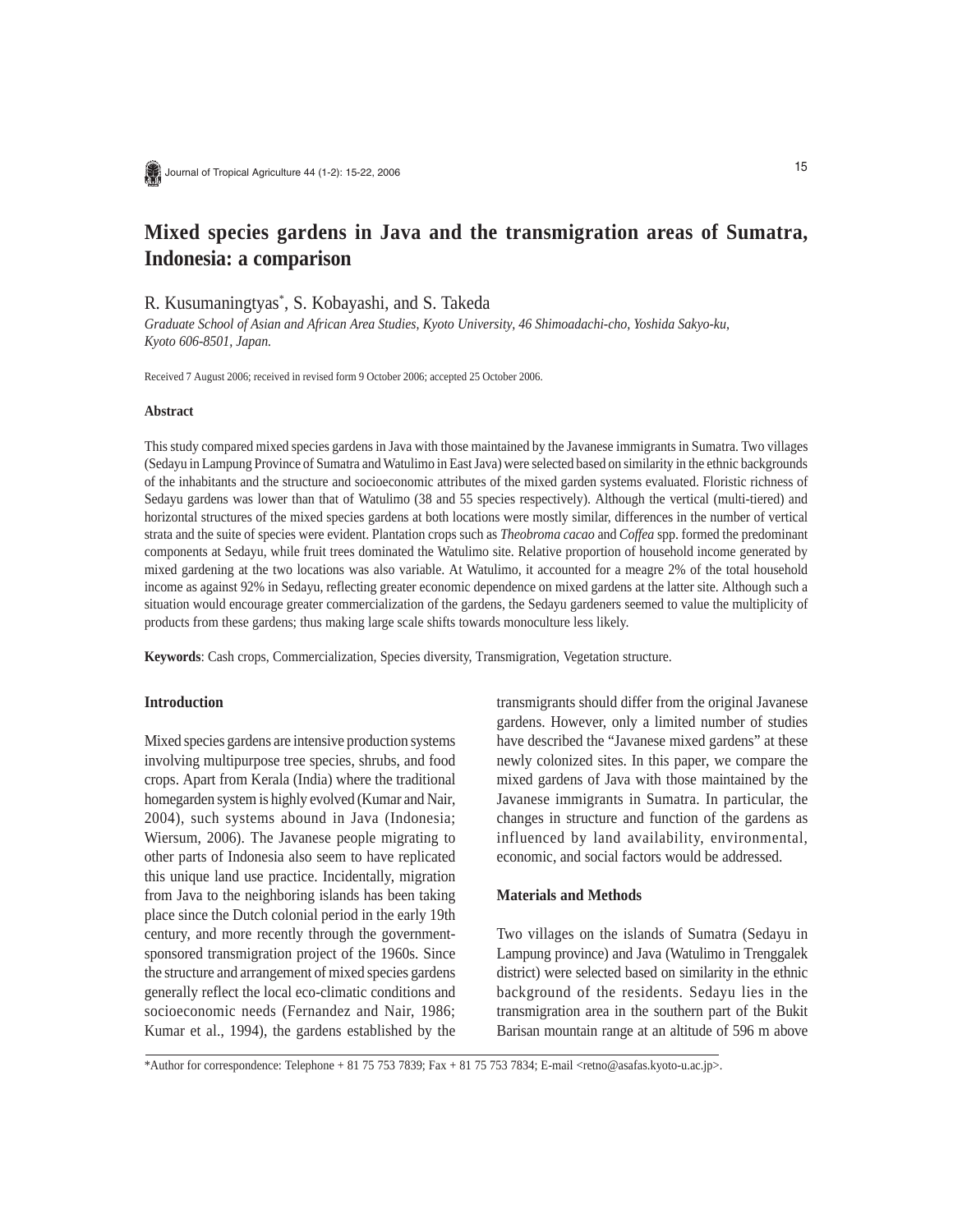sea level (Fig. 1) with temperature regimes of 18 to 26°C (minimum) and 23 to 33°C (maximum). Dry season lasts from June to August, and rainy season is from November to May. Average annual rainfall ranges from 1,000 to 4,000 mm, being strongly influenced by the *El Niño* effect (Badan Meteorology dan Geofisika, 2001). Watulimo (East Java) is located at an altitude of 568 m above sea level; temperatures range from 18 to 28°C (minimum) and 22 to 34°C (maximum) with annual rainfall ranging from 2,000 to 3,000 mm (Badan Meteorology dan Geofisika, 2001). Approximately 130 families from Watulimo migrated to Sedayu in the late 1960s through the transmigration project, which typically allotted 2 ha of land to each household, including a home lot of 0.25 ha (Depnakertrans, 2004). The fieldwork reported in this paper was carried out from June to September 2003 in Sumatra and from November 2004 to January 2005 in Java.

At Sedayu, 35 out of the 68 households recorded at the local village office were randomly chosen. Since most households had more than one mixed gardens, sampling was restricted to those households in which such gardens formed the main source of income. As in Sedayu, 30 sample-sites (about half of the total households) were randomly selected at Watulimo. The selected gardens at both sites were mapped using GPS to provide information about its position and size, as well as measuring the

distance to the respective owners' residences. Due to variations in garden size, a sample plot of 20 x 15 m was established in each garden and the diameter at breast height (DBH), total height, canopy structure, crown cover, and canopy height of all woody plants were measured, besides identifying the intercrops. Crown cover was estimated by projecting the canopy edge on the ground in four cardinal directions, while canopy height was determined using a Haga hypsometer.

Inventory of all plants in the sampled gardens was prepared and the frequency of occurrence of individual species (number of gardens in which a species occur divided by the total number of mixed species gardens studied) calculated. Sørensen's index of similarity,  $ISS = \frac{2C}{A+B} \times 100$ , where *C* is the total number of species common in both villages, *A* is the total number of species in Sedayu, and *B* is the total number of species in Watulimo (Mueller-Dombois and Ellenberg, 1974), was computed to assess the extent of convergence in species composition between the two sites. In addition, the garden owners were interviewed to elucidate the rationale behind garden structure, crop selection, income generated from cash crops, and income earned through activities other than gardening. Such information was also compared with previous reports on Javanese homegardens (e.g., Hoogerbrugge and Fresco, 1993).



*Figure 1.* Location map showing the study sites at Sedayu (Site 1) and Watulimo (Site 2), Indonesia.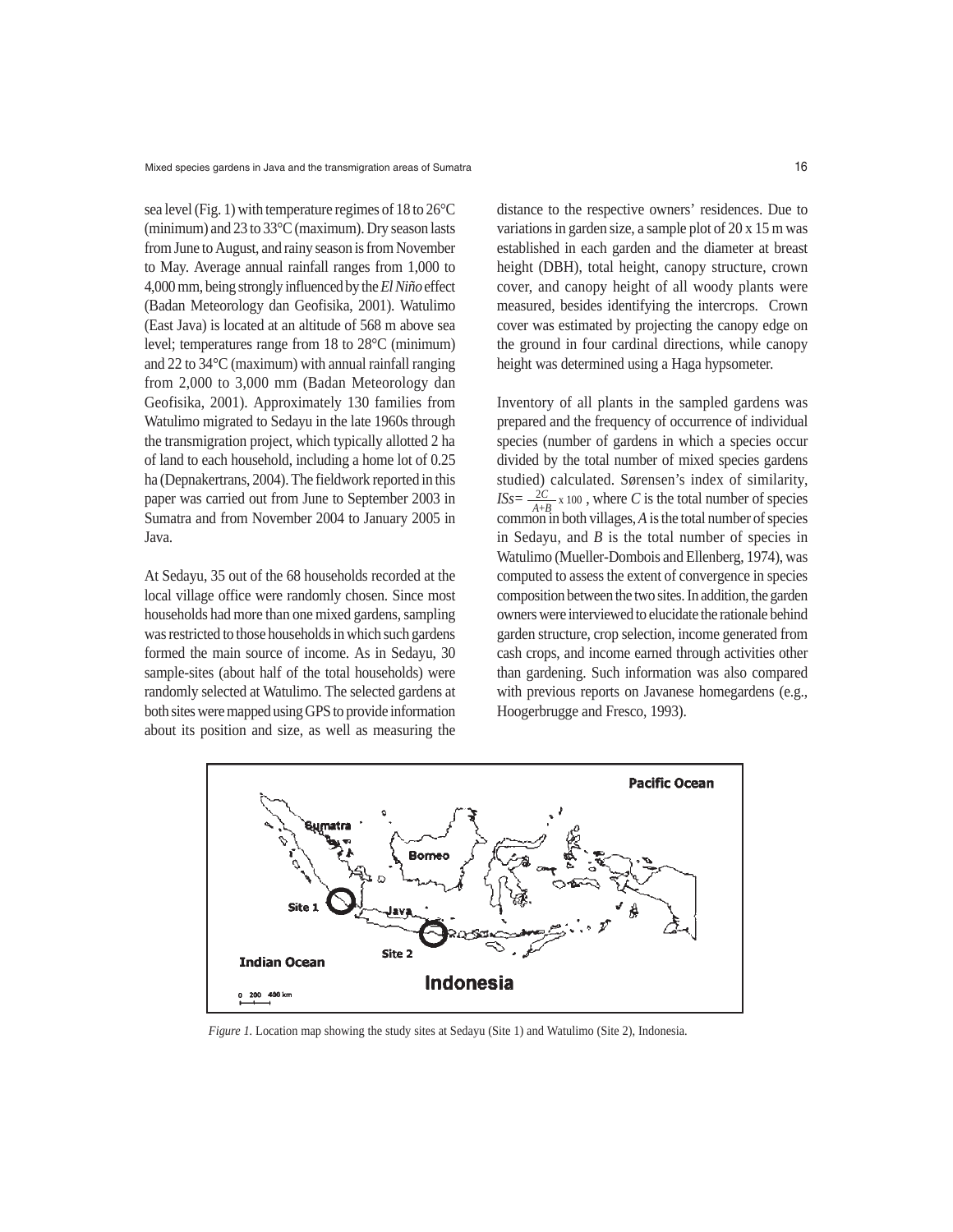R. Kusumanigtyas et al.

#### **Results and Discussion**

## *Size and distance to homesteads from the gardens*

Garden size at both Sedayu and Watulimo varied considerably with values ranging from 0.18 to 1.46 ha and 0.04 to 1.5 ha respectively. The gardens located farther away from the homesteads at Watulimo were particularly larger than the proximate ones (Fig. 2). The high population pressure and the consequent reduced land availability at Watulimo may be responsible for this. The relatively better soil fertility at Watulimo (East Java Regional Development and Planning Board, 1998) also may have contributed to this situation; yet site fertility status is not a major determinant of garden size, which is typically a function of the household status (Achmad et al., 1978). At Sedayu, however, distance from the settlement was not a pre-disposing factor as evident from the wider scatter of data points and the relatively low  $\mathbb{R}^2$  value (Fig. 2). Coincidentally, acidic and low fertility soils are inherent features of this site (van Noordwijk et al., 1996). Although land farther away from settlements was available, the extra efforts needed to establish and maintain the gardens may have probably limited their size.

## *Species richness and income generation*

The sampled gardens at Sedayu had a suite of 38 species. Of these, 17 were multipurpose woody perennials, 11 perennial fruit trees, four fruit yielding herbs, and six vegetables. The corresponding tally for total number of species at Watulimo was 55, including 14 multipurpose trees, 23 perennial fruits, eight fruit yielding herbs, and 10 vegetables. Species richness increased moderately with garden size at both locations, despite low  $\mathbb{R}^2$  values (Fig. 3). Sørensen's similarity index indicates a high degree of similarity (49.4%) in the floristic composition of the two sites. Indeed, 23 species consisting of eight multipurpose tree species, six perennial fruits, three fruit yielding herbs, and six vegetables were common. The most frequent species were *Mangifera indica* (80% and 87% of the gardens in Sedayu and Watulimo respectively) and *Musa acuminata* (66% and 76% at Sedayu and Watulimo respectively; Table 1).

The relative proportions of household income derived from gardening at our study locations were vastly different. For instance, at Watulimo, the mixed gardens contributed just 2% of the household income (income from wood, fruits and other crops divided by total



*Figure 2*. Garden size in relation to the distance to the homestead at Watulimo and Sedayu in Indonesia.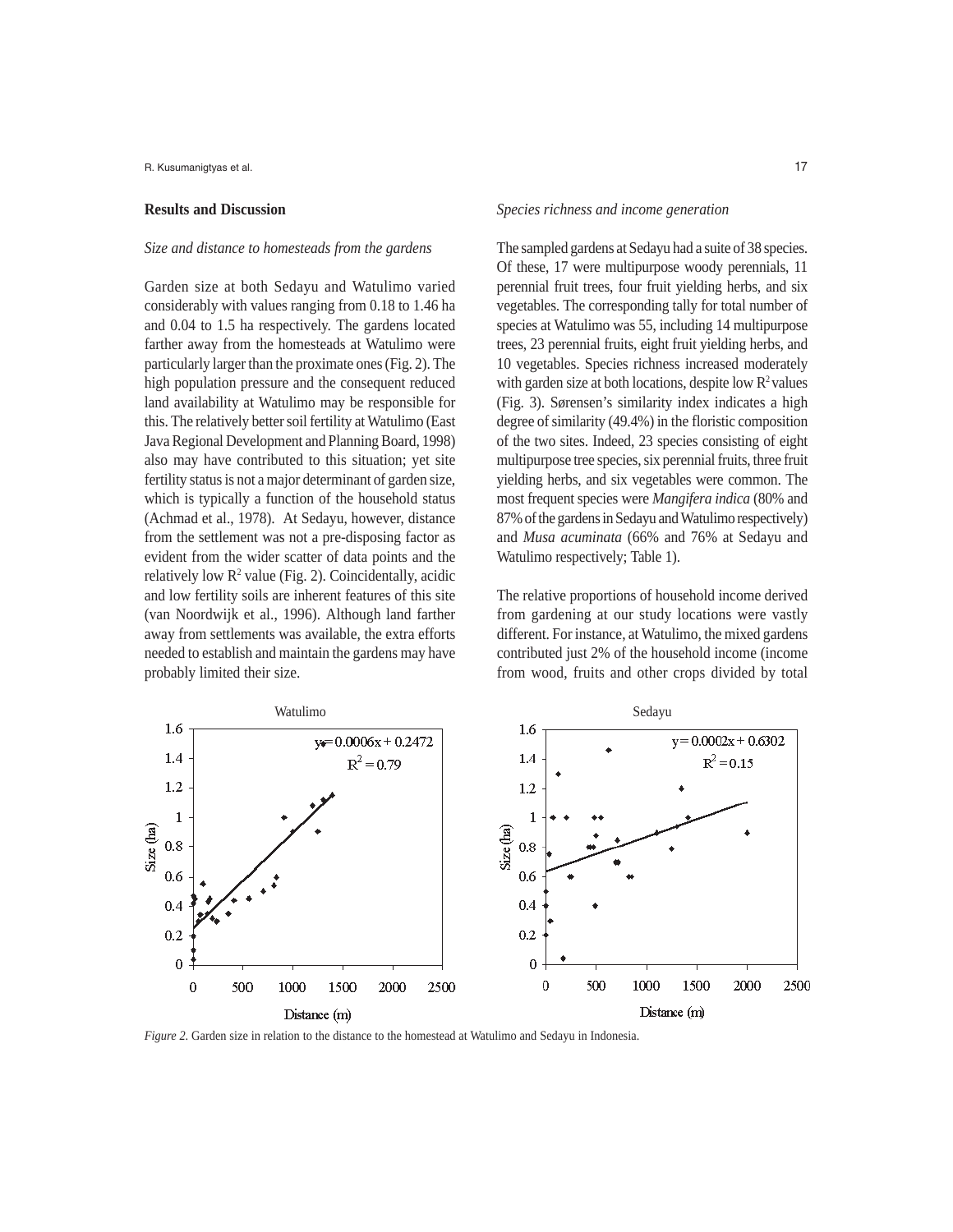| percentage frequency of occurrence    |                    |                            | Table 1. Plant species found exclusively in the mixed species gardens of Watulimo and Sedayu (Indonesia), and those found in the at both study sites, their primary uses, and<br>(total number of gardens where a particular species occur by the total number of gardens in that sample) |                  |                            |                         |                          |                               |                 |
|---------------------------------------|--------------------|----------------------------|-------------------------------------------------------------------------------------------------------------------------------------------------------------------------------------------------------------------------------------------------------------------------------------------|------------------|----------------------------|-------------------------|--------------------------|-------------------------------|-----------------|
|                                       | Watulimo           |                            |                                                                                                                                                                                                                                                                                           | Sedayu           |                            |                         | Common at both locations |                               |                 |
| Species                               | Primary<br>$Uses*$ | of occurrence<br>Frequency | Species                                                                                                                                                                                                                                                                                   | Primary<br>Uses* | of occurrence<br>Frequency | Species                 | Primary<br>Uses*         | Frequency of occurrence<br>ંજ |                 |
|                                       |                    | $(\%)$                     |                                                                                                                                                                                                                                                                                           |                  | $(\%)$                     |                         |                          | Watulimo                      | Sedayu          |
| Aegle marmelos                        | 2,3,7              |                            | Aleurites molucana                                                                                                                                                                                                                                                                        | 3,4,6,7          | n                          | Anacardium occidentale  | 2,3,4,6,9                | 8                             | 2               |
| Amaranthus dubius                     |                    | 69                         | Alstonia scholaris                                                                                                                                                                                                                                                                        | 3,5,7,9          | S                          | Carica papaya           | 2,3,8                    | $\frac{4}{5}$                 |                 |
| Annona muricata                       |                    | 69                         | Annanas cosmosus                                                                                                                                                                                                                                                                          | $\sim$           | $\approx$                  | Cocos nucifera          | 2,4,7                    | $\infty$                      | $\Xi$           |
| Annona squamosa                       |                    |                            | Anthocephalus cadamba                                                                                                                                                                                                                                                                     | 4,6,7            | $\frac{16}{21}$            | Curcuma domestica       | 3,6,8                    | $\frac{8}{3}$                 | 25              |
| Arenga pinnata                        |                    | 528                        | Archidendron pauciflorum                                                                                                                                                                                                                                                                  | 2,3,4,11         |                            | Durio zibethinus        | 2,7                      | $\mathbb{Z}$                  |                 |
| Artocarpus heterophyllus              | 1, 2, 7, 8         |                            | Areca catechu                                                                                                                                                                                                                                                                             | 4,6,10           | $\Xi$                      | Guatenum gnenom         | 2,3,8                    | $\mathcal{L}$                 | $\circ$         |
| Averrhoa carambola                    |                    | $\frac{45}{5}$             | Azadirachta indica                                                                                                                                                                                                                                                                        | 3,5,7            |                            | pomea batatas           | 1,8                      | 74                            | $13 \text{ }$   |
| Averrhoa bilimbi                      | نې.<br>.           | 55                         | Cinnamomum burmannii                                                                                                                                                                                                                                                                      | 3,4,6,9          |                            | Lansium domesticum      |                          |                               |                 |
| Canarium indicum                      |                    | $\frac{1}{6}$              | Coffea arabica                                                                                                                                                                                                                                                                            | $\circ$          | ユムにユロ                      | Mangifera indica        | 2.3.7                    | 87                            | <u>ন্ত প্</u> ৰ |
| Capsicum frutescens                   | 6,8                | $\frac{45}{5}$             | Coffea robusta                                                                                                                                                                                                                                                                            | $\sigma$         |                            | Melia azedarach         | 3,4,5,7                  | 63                            |                 |
| Chrysophyllum cainito                 | $\ddot{3}$         | $\overline{+}$             | Peronema canescens                                                                                                                                                                                                                                                                        |                  |                            | Manihot esculenta       | 1,8                      | $\overline{+}$                | $\overline{c}$  |
| Citrus amblycarpa                     | 3,6                | 76                         | Piper nigrum                                                                                                                                                                                                                                                                              | $\circ$          |                            | Musa acuminata          | 2,8                      |                               |                 |
| Citrus aurantifolia                   |                    | 76                         | Swietenia macrophylla                                                                                                                                                                                                                                                                     | 3,7              |                            | Myristica fragrans      | 3,6,7                    |                               |                 |
| Citrus grandis                        |                    | 55                         | Theobroma cacao                                                                                                                                                                                                                                                                           | 3,4.9,           | <b>はるみや</b>                | Nephelium lappaceum     | 2,7                      | KRSR37                        | 8928            |
| Cucumis sativus                       |                    |                            | Vanilla planifolia                                                                                                                                                                                                                                                                        | 3,4,6            |                            | Pandanus amaryllifolius | 6,9,10                   |                               |                 |
| Cynometra cauliflora                  |                    | 98                         |                                                                                                                                                                                                                                                                                           |                  |                            | Parkia speciosa         | 3,6,7,8,11               |                               | 16              |
| Garcinia dulcis                       |                    | $\overline{31}$            |                                                                                                                                                                                                                                                                                           |                  |                            | Persea gratissima       | 2,3,4                    | $\overline{4}$                | $\equiv$        |
| Garcinia mangostana                   | 2,3,10,1           |                            |                                                                                                                                                                                                                                                                                           |                  |                            | Piper betle             | 3,8,10                   | $\Box$                        | $\frac{15}{21}$ |
| Guazuma ulmifolia                     |                    | 72,34                      |                                                                                                                                                                                                                                                                                           |                  |                            | Psidium guajava         | 2,3,7                    | $\mathcal{L}$                 |                 |
| Mangifera foetida                     |                    |                            |                                                                                                                                                                                                                                                                                           |                  |                            | Iamarindus indica       | 3,6,7                    | $\circledcirc$                | $\sim$          |
| Mangifera indica                      |                    | 48                         |                                                                                                                                                                                                                                                                                           |                  |                            | Tectona grandis         | 3,7,11                   | 8                             |                 |
| Mangifera minor                       |                    | 641                        |                                                                                                                                                                                                                                                                                           |                  |                            | Syzigium aromaticum     | 6,9                      | 55                            | 3.85            |
| Mangifera odorata                     |                    |                            |                                                                                                                                                                                                                                                                                           |                  |                            | Zingiber officinale     | 3,4,6,9                  | $\overline{4}$                |                 |
| Manilkara achras                      |                    | $\infty$                   |                                                                                                                                                                                                                                                                                           |                  |                            |                         |                          |                               |                 |
| Morinda citrifolia                    | 2,8                | 62                         |                                                                                                                                                                                                                                                                                           |                  |                            |                         |                          |                               |                 |
| Musa brachycarpa                      |                    | 45                         |                                                                                                                                                                                                                                                                                           |                  |                            |                         |                          |                               |                 |
| Musa sapientum                        | 3,6,7              | 83                         |                                                                                                                                                                                                                                                                                           |                  |                            |                         |                          |                               |                 |
| Ricinus communis                      |                    | $\overline{14}$            |                                                                                                                                                                                                                                                                                           |                  |                            |                         |                          |                               |                 |
| Salacca zalacca                       |                    | 38                         |                                                                                                                                                                                                                                                                                           |                  |                            |                         |                          |                               |                 |
| Solanum melongena                     |                    | $\frac{1}{4}$              |                                                                                                                                                                                                                                                                                           |                  |                            |                         |                          |                               |                 |
| Spondias cytherea                     | 6,9                | 66                         |                                                                                                                                                                                                                                                                                           |                  |                            |                         |                          |                               |                 |
| Syzigium aquaeum                      | 3,6,9              | 48                         |                                                                                                                                                                                                                                                                                           |                  |                            |                         |                          |                               |                 |
| Syzigium cuminii                      | 3,6,7              |                            |                                                                                                                                                                                                                                                                                           |                  |                            |                         |                          |                               |                 |
| *Key: 1=food;2=fruit;3=medicine;4=oil |                    |                            | :5=resin;6=spice,7=wood;8=vegetable;9=stimulan;10=dye;11=tamin.                                                                                                                                                                                                                           |                  |                            |                         |                          |                               |                 |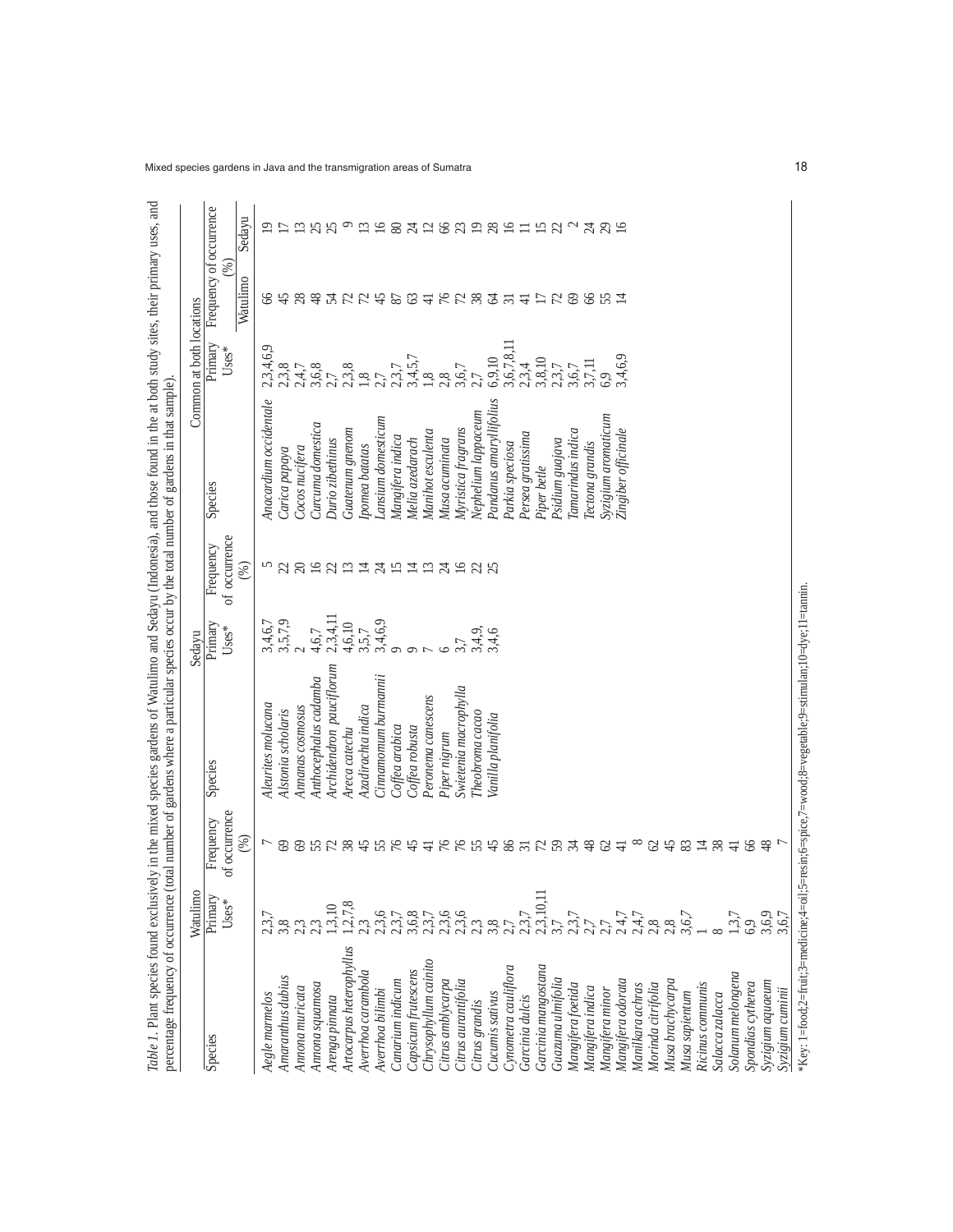

*Figure 3.* Species richness in relation to garden size at Watulimo and Sedayu, Indonesia.

income; Fig. 4); indeed, most of the gardeners earned their livelihood through employment outside the gardens. Previous studies in Java, however, indicate that 9 to 51% of the total income is derived from homegardening activity (Hoogerbrugge and Fresco, 1993). The relatively lower proportion of income generated from the gardens probably gives little incentive to the villagers for introducing commercial species and more intensive management practices. Consequently, fruit trees and vegetables dominated the Watulimo gardens and the produce was mostly used for domestic consumption rather than market sale.

At Sedayu, however, alternative sources of income were hard to find and activities such as weeding and harvesting in mixed species gardens owned by other villagers constituted the principal source of income. Some nontimber forest product (NTFP) collection was observed; but the forests near Sedayu being a national park, this is illegal. Moreover, an increased level of law enforcement in recent times has curbed the villagers' tendency for NTFP collection to some extent. Thus a greater dependence on income generated from the mixed gardens (>90% of household income; Fig. 4) has prompted the villagers at Sedayu to focus more on high value plantation crops to augment returns. An example of this is the shift away from coffee (*Coffea* spp.) in the mid 1990s. Previously, the villagers in Sedayu, as elsewhere on Sumatra, preferred to plant coffee because of the high market price for beans. When coffee prices crashed, however, most of these were replaced with other cash crops, retaining just enough coffee plants to produce beans for home consumption. The main cash crop in Sedayu gardens currently is cacao



*Figure 4.* Income generation by the villagers at Watulimo and Sedayu, Indonesia (labour means emplyment outside the gardens).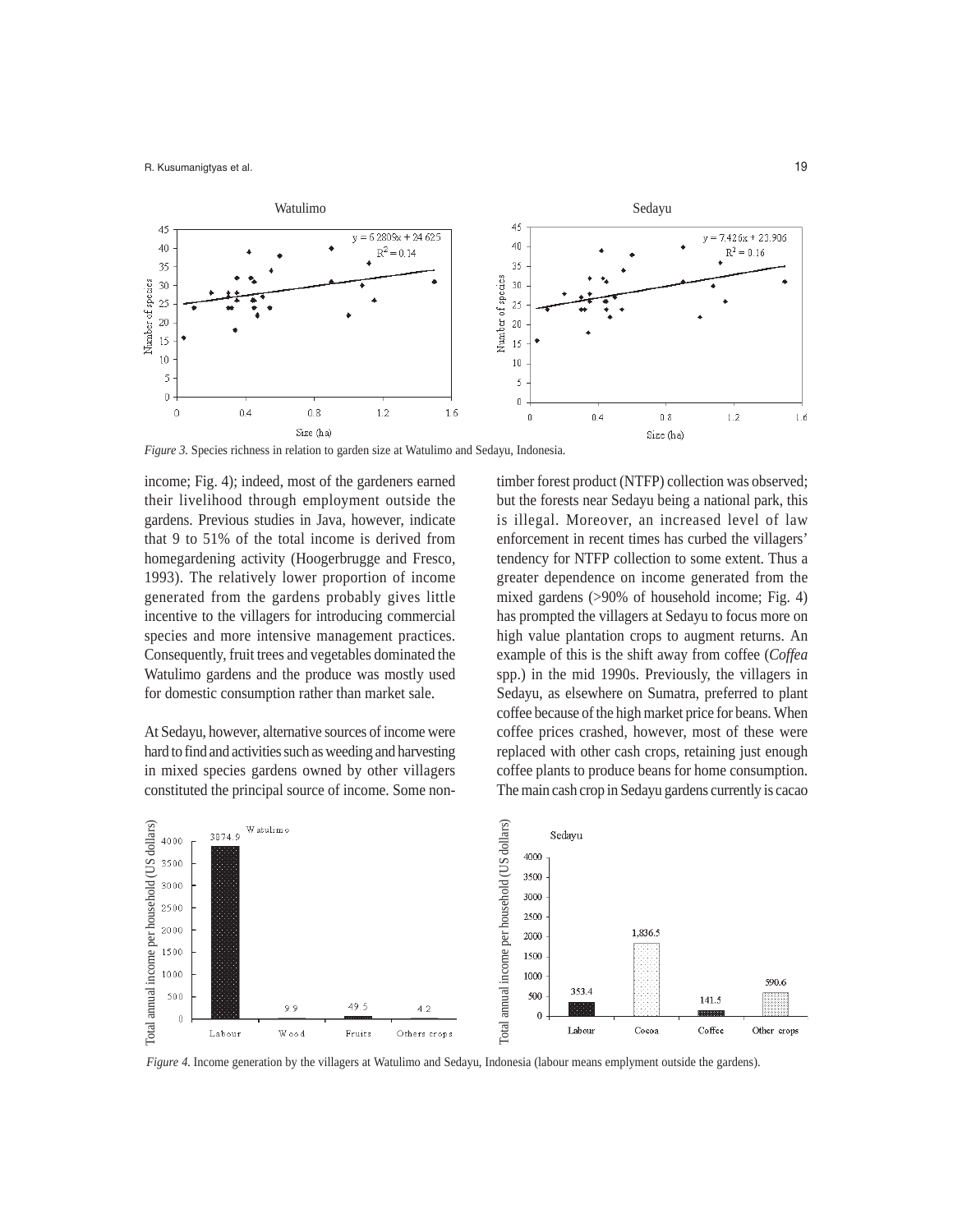(*Theobroma cacao*); with coffee (*Coffea arabica* and *C. robusta*) forming a distant second. Coconut (*Cocos nucifera*), avocado (*Persea americana*), twisted cluster bean (*Parkia speciosa*), pepper (*Piper nigrum*), vanilla bean (*Vanilla planifolia*), clove (*Syzygium aromaticum*), bitter nut (*Gnetum gnemon*), and ginger (*Zingiber officinale*) are also grown occasionally.

## *Structure of mixed species gardens*

The Sedayu mixed species gardens showed no clear planting pattern. However, the hardwood trees (e.g., *Tectona grandis*, *Peronema canescens*, and *Swietenia* spp*.*) occupied the farm borders, primarily for property demarcation. This probably contrasts the Watulimo gardens, which were all fenced. Also, the garden owners preferred scattered planting of trees for aesthetic purpose. Vegetable and spice planting systems at both locations were similar, and they occupied areas, which are easily accessible.

Regarding vertical structure, both at Sedayu and Watulimo, the gardeners seemed to plan meticulously the spatial organization of crops taking into consideration the light requirements of individual species. For example, the tallest species having foliage that can tolerate full sunlight generally occupy the top strata, while short

statured species that are either shade tolerant or require high humidity usually occur in the lower strata. Furthermore, at Sedayu, the light-demanding *Coffea* spp*.* is grown in the open to make efficient use of sunlight, while shade tolerant *Theobroma cacao* is planted in the subcanopy, which is consistent with the findings of Christanty et al. (1986).

Inter-site variations in the vertical structure of the gardens were also evident at the study locations. For instance, three horizontal canopy strata could be delineated at Sedayu, viz., top (10 to 15 m above ground level), middle (5 and 10m), and ground strata (0 to 5m; Fig. 5). Species commonly found in the upper stratum are timber and fruit trees such as *Peronema canescens*, *Swietenia mahagoni*, *Alstonia scholaris* and *Durio zibethinus*. *Theobroma cacao* and *Coffea* spp*.* occupied the middle stratum while the lowest stratum consisted of subsistence vegetables. Canopy coverage for the three strata on average were 15, 34 and 25% respectively. However, at Watulimo, a more complex vertical structure was discernible with five layers: 10 to 15m, 5 to 10m, 2 to 5m, 1 to 2m and 0 to 1m above ground level (Fig. 6). Although the floristic composition of the highest and lowest strata was similar at both locations, in the second layer at Watulimo, fruit species such as *Nephelium lappaceum*, *Mangifera* spp., and *Psidium guajava* were



*Figure 5.* Schematic representation of the structure of a typical mixed species garden at Sedayu, Indonesia: (a) height distribution; (b) canopy coverage of species over a 20 x 15m sample plot [*Nephelium lappaceum* (1,14), *Theobroma cacao* (2,3,5,6,9–13,22–25,27–29), *Coffea robusta* (8,17,18,30–32), *Psidium guajava* (4*)*, *Parkia speciosa* (7), *Guatenum gnenom* (15), *Musa acuminata* (16,20,21), *Cocos nucifera* (19), *Vanilla planifolia* (26,32), *Melia azedarach* (33), *and Syzigium aromaticum* (34)].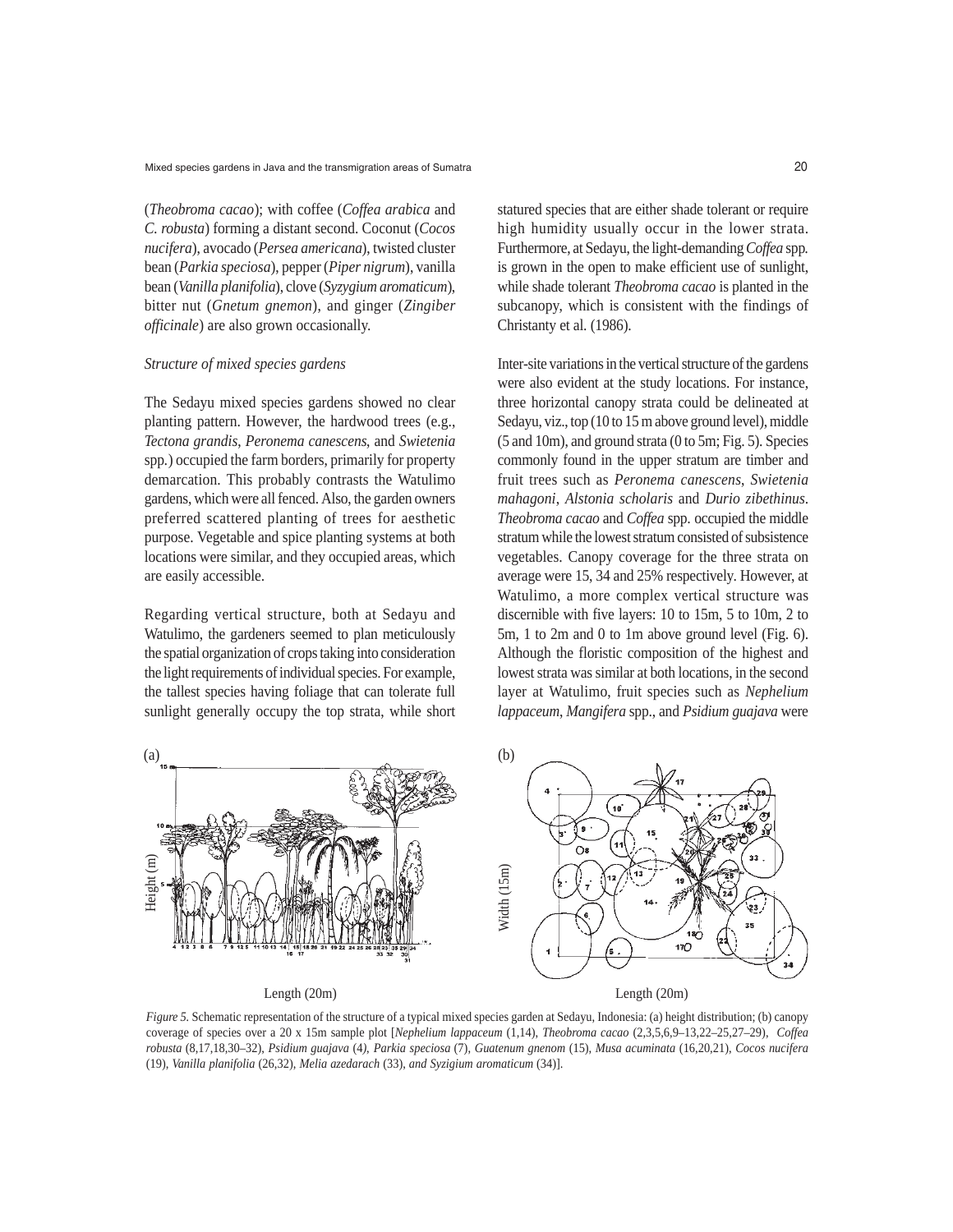

*Figure 6.* Schematic representation of the structure a typical mixed species garden at Watulimo, Indonesia: (a) vertical distribution of species; (b) canopy coverage of species over a 20 x 15m plot [*Amaranthus dubius* (57,58,69,70), *Arenga piñata* (54), *Artocarpus heterophyllus* (10), *Averrhoa bilimbi* (50), *Citrus grandis* (65,55), *Cocos nucifera* (32), *Ctrus amblycarpa* (11), *Cucumis sativus* (51), *Curcuma domestica* (49,61), *Guatenum gnenom* (52), *Ipomea batatas* (62,63), *Mangifera foetida* (72), *M. indica* (20,30,43,60), *M. odorata* (53), *Manihot esculenta* (2,3,14–16,18,20–24,26–29,33,34,38–41,44), *Morindra citrifolia* (6), *Musa acuminata* (35–37), *M. brachycarpa* (4,7), *Nephelium lappaceum* (45,66), *Pandanus amaryllifolius* (42,44), *Parkia speciosa* (5,8), *Persea gratissima* (68), *Piper betle* (19,17)*, Salacca zalacca* (9), *Solanum melongena* (47), *Swietenia macrophylla* (1), *Syzigium aromaticum* (71), *S. aquaeum* (31), *Tectona grandis* (46), *and Zingiber officinale* (48)].

abundant. The third layer consisted of species such as *Citrus*spp*.*, *Averrhoa* spp*.*, and *Musa* spp., while *Manihot esculenta* and *Salacca zalacca* were frequently observed in the fourth layer. Canopy coverage of different strata were 12, 33, 26, 8 and 9% respectively.

A comparison of the data presented in Table 1 also suggests that species richness of individual gardens in Watulimo was significantly greater than that of Sedayu. The five-stratum structure of the Watulimo gardens may have contributed to this higher species richness and diversity. Some changes in floristics and structure of the tropical homegardens have been predicted as a function of commercialization, e.g., fewer species (intermediate diversity) and input intensive management (Kumar and Nair, 2004). However, such trends were not discernible in the mixed species gardens of Sedayu and Watulimo, implying a differential development trajectory for the mixed species gardens of Java and Sumatra, compared to the traditional homegarden systems.

## **Conclusions**

Despite the common heritage of the gardeners and that gardening knowledge is generally passed along the family-lines, some differences in floristic attributes and structure of the gardens maintained by the two communities were evident. This study suggests that quite apart from the inheritance of traditional knowledge, one of the predisposing factors in deciding the structure and composition of the mixed species gardens is the relative economic dependence the farmers have on such systems. At Sedayu, for instance, the farmers derived a substantial proportion of the household income (over 90%) from the mixed species gardens compared to their counterparts at Watulimo. This also implies a greater awareness by the Sedayu garden owners on the need to augment income through introduction of new species based on market demands. Despite the number of species (total and per garden basis) being less, gardeners at Sedayu seemed to value the multiplicity of products from such gardens. That is, beyond cash income generation, such gardens often provide diverse products and services including food and medicine yielding herbs for household consumption. Consequently, widespread commercialization and a shift towards monospecific systems appear less likely in Sedayu. Having said that, economic considerations greatly influence the rate at which species diversity and homegarden practices will change within these gardens.